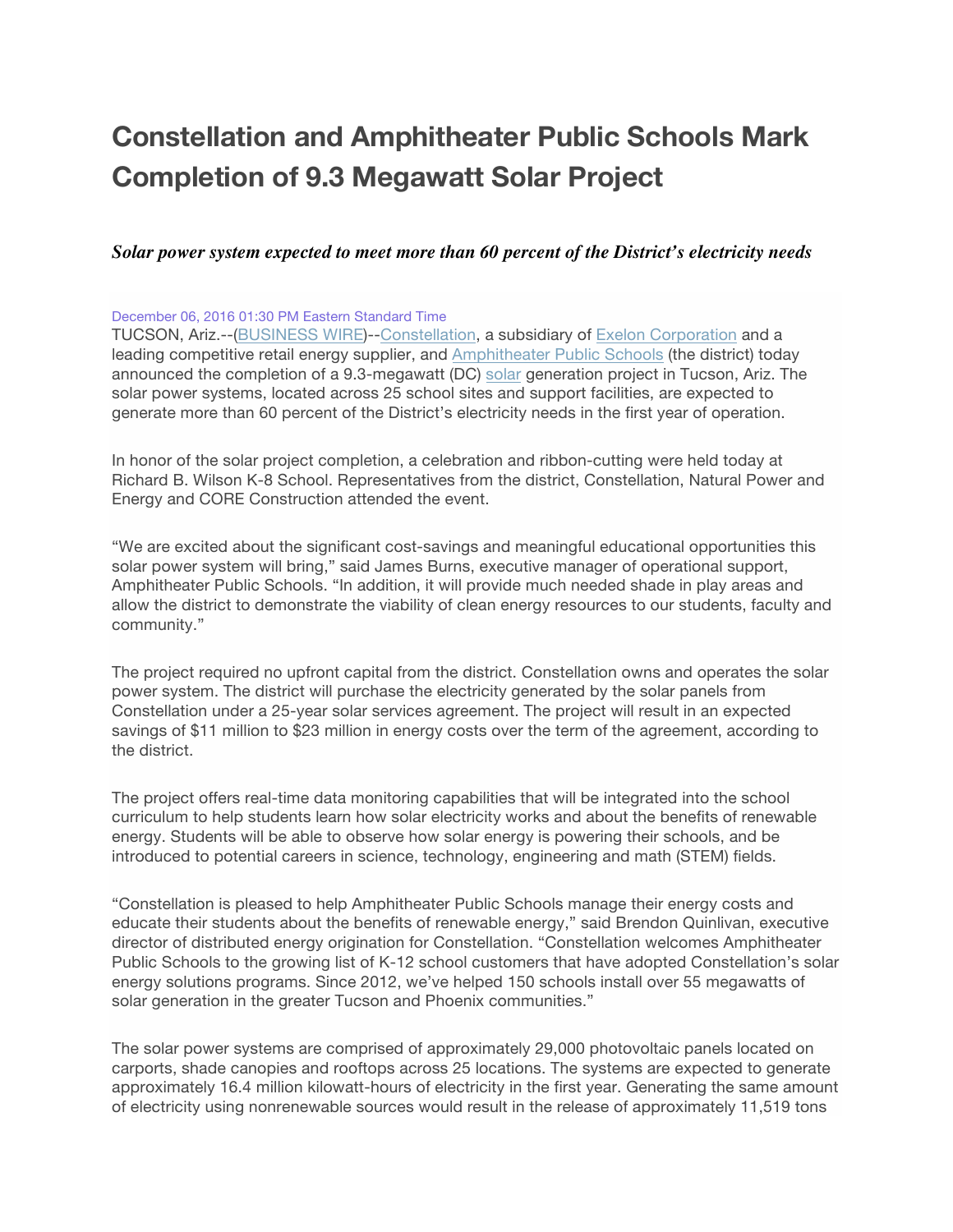of carbon dioxide, or the equivalent emissions from 2,433 passenger vehicles annually, according to U.S. EPA data for the region.

Natural Power and Energy, an Arizona-based commercial solar developer serving companies, schools and government institutions, led the pre-construction development efforts for the solar power system. Natural Power and Energy's solar energy business was acquired by Urban Energy Solutions, Inc. in November, 2016.

"By reducing energy costs over the term of the project the Amphitheater School District can divert those funds to focus on what it does best, which is providing education," said John Mitman, director of engineering and development, for Natural Power and Energy.

Constellation currently owns and operates more than 400 megawatts of distributed generation that have been completed or are under construction for commercial and government customers throughout the United States, including approximately 300 megawatts of solar installations, and other forms of clean, on-site power supply such as biomass and co-generation.

By structuring its solar projects as power purchase agreements or solar services agreements, Constellation offers solar installations that may require no upfront capital from customers and may provide fixed power costs that are less than projected market rates. Constellation commercial customers, universities, college systems, hospitals and government agencies interested in on-site solar installations may contact Constellation at sustainable-solutions@constellation.com or 1-877- 427-2005.

## **About Constellation**

Constellation is a leading competitive retail supplier of power, natural gas and energy products and services for homes and businesses across the continental United States. Constellation's family of retail businesses serves approximately 2.5 million residential, public sector and business customers, including more than two-thirds of the Fortune 100. Baltimore-based Constellation is a subsidiary of Exelon Corporation (NYSE: EXC), the nation's leading competitive energy provider, with 2015 revenues of approximately \$34.5 billion, and more than 32,700 megawatts of owned capacity comprising one of the nation's cleanest and lowest-cost power generation fleets. Learn more at www.Constellation.com or on Twitter at @ConstellationEG.

### **About Amphitheater Public Schools**

Named for the five chains of mountains that surround the city of Tucson like a "beautiful natural amphitheater," Amphitheater Public Schools has a long history of excellence dating back to 1893. Today, the District consists of 20 campuses and nearly 14,000 students. Amphitheater Public Schools offer a demanding and rigorous curriculum. Our educators focus on ensuring students develop the skills necessary for success in higher education as well as in today's workplace, including creativity and innovation, critical thinking, communication and collaboration. Learn more at www.amphi.com or on Twitter at @AmphiSchools.

#### **About Natural Power and Energy**